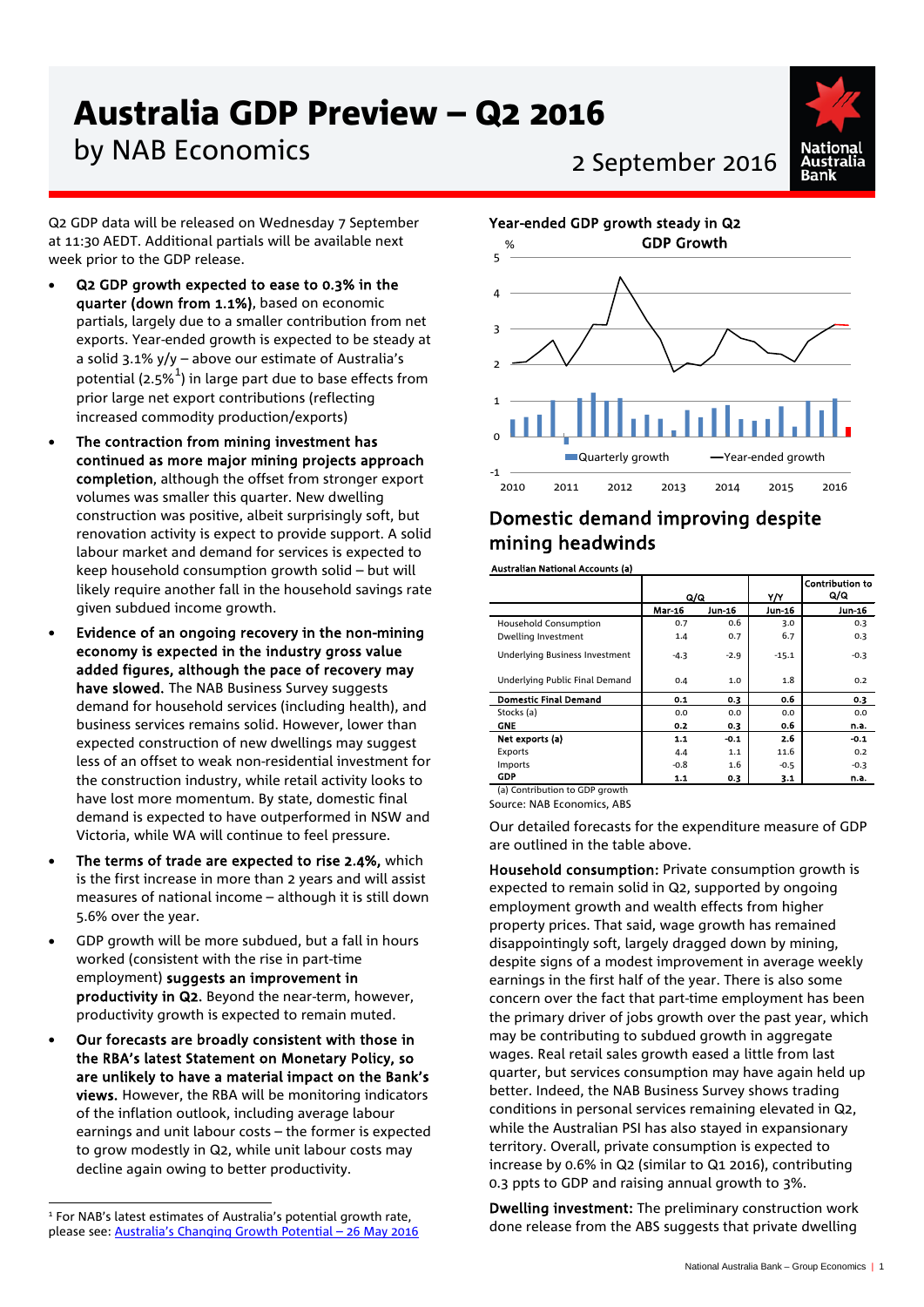investment may have been more subdued, although there was a solid rise in alterations & additions in Q2 (which are relatively underrepresented in the preliminary CWD data). Preliminary ABS numbers point to growth of 0.7% in the quarter, down from 1.4% growth Q1 – driven by solid growth in alterations & additions, while growth in new dwelling construction was just 0.1%. The subdued rate of growth in new dwelling construction may reflect the lumpy nature of medium-density projects which account for the bulk of the (record high) residential pipeline. It could also suggest emerging bottlenecks, or growing reluctance to proceed with new projects (as housing market fundamentals deteriorate). Assuming most of the pipeline progresses to completion, dwelling construction should still support growth for a number of quarters to come.

Business investment: Private business investment is still seeing a heavy drag from the mining sector, driving another fall in the quarter. Underlying private business investment is expected to decline by 2.9% in Q2, reflecting the 16% drop in mining investment reported in the ABS Private Capital Expenditure (Capex) Survey. Consistent with this, last Wednesday's construction work done release showed engineering construction contracting by 14.3% in the quarter. In contrast, non-mining investment saw signs of improvement. 'Other selected industries' had a modest increase in investment in Q2, while manufacturing investment actually bounced back from a sharp decline in the previous quarter. Private non-residential building appears to have fallen by a modest 0.5%, while machinery and equipment investment rose 1.7%.

Government spending: Preliminary data suggests a pickup in public investment during Q2, with public construction rising more than 5% in the quarter – a possible reflection of large ongoing infrastructure spending. Growth in government consumption (largely the public sector wage bill) is likely to have been moderately positive given evidence of only subdued growth in public sector wages and a slight decline in hours worked in the sector in Q2.

Net exports: Net exports are expected to make a modest subtraction from GDP in Q2, as Q1 was bolstered by a recovery from prior supply disruptions. Nonetheless, trade data showed that the trade balance improved from a deficit of \$A8.657bn in Q1 to \$A7.983bn in Q2, although this was assisted by a likely modest gain in the terms of trade. Among the bulk export commodities, LNG export volumes lost ground early in the quarter, but recovered sharply in June. Iron ore and coal export volumes have also been mixed, with Port Hedland ore shipments recording a new record in June. Services exports (including tourism and education exports) were up, rising 1.1% in nominal terms in Q2. Import volumes are expected to be modestly positive, suggesting some improvement in domestic demand. Overall, net exports are expected to have subtracted 0.1 ppts from GDP growth in the June quarter.

#### Non-mining economy continues to grow

While we don't explicitly forecast economic output on an industry basis, partial indicators from both employment data and the NAB Business Survey provide a read on potential changes in activity across industries. Outcomes for Q2 2016 were somewhat positive as non-mining

employment increased, having been flat in Q1. The Business Survey also shows non-mining sectors (especially services) remaining quite strong, although conditions have eased slightly.

#### Service industries remain the best performers



## Implications for the RBA's cash rate

For the quarter, the RBA's August Statement on Monetary Policy (SoMP) forecasts year-ended GDP growth of around 3¼%, and would imply quarterly GDP growth of around 0.4% which is only a fraction above our estimate.

The RBA is expecting a smaller contribution to growth this quarter from net exports, and is similarly anticipating further large declines in mining investment. Consequently, the GDP result anticipated by NAB is unlikely to alter the RBA's view of activity in the economy. The Bank is likely to take comfort in improved domestic demand and a further lift in non-mining sectors.

The RBA has already expressed reasonable comfort in the state of economic activity, but is likely to remain focused on National Account measures of prices and wages to confirm the subdued outcome for Q2 CPI.

NAB expects the RBA to remain on hold for the remainder of 2016, but cut twice more in the middle of 2017 with the cash rate reaching a record low of 1%. This expectation reflects NAB's forecast that slower apartment construction in 2018, would otherwise begin to see the unemployment rate begin to rise once more. If inflation were to remain persistently weak thereafter and if the economic outlook were to deteriorate, it is possible the RBA could also consider non-conventional monetary policy measures, though this remains some way off.

### Market implications

### Rates

The rates market can certainly move on the GDP print but given current pricing and sentiment it will likely have to be significantly different to consensus to get a sustained reaction. At the time of writing (ie pre US payrolls) the market is pricing 27bps of rate cuts for the year ahead and a 40% chance of easing in November. Given current information, expectations of RBA easing are seen to be well priced and so the market is more vulnerable to a spike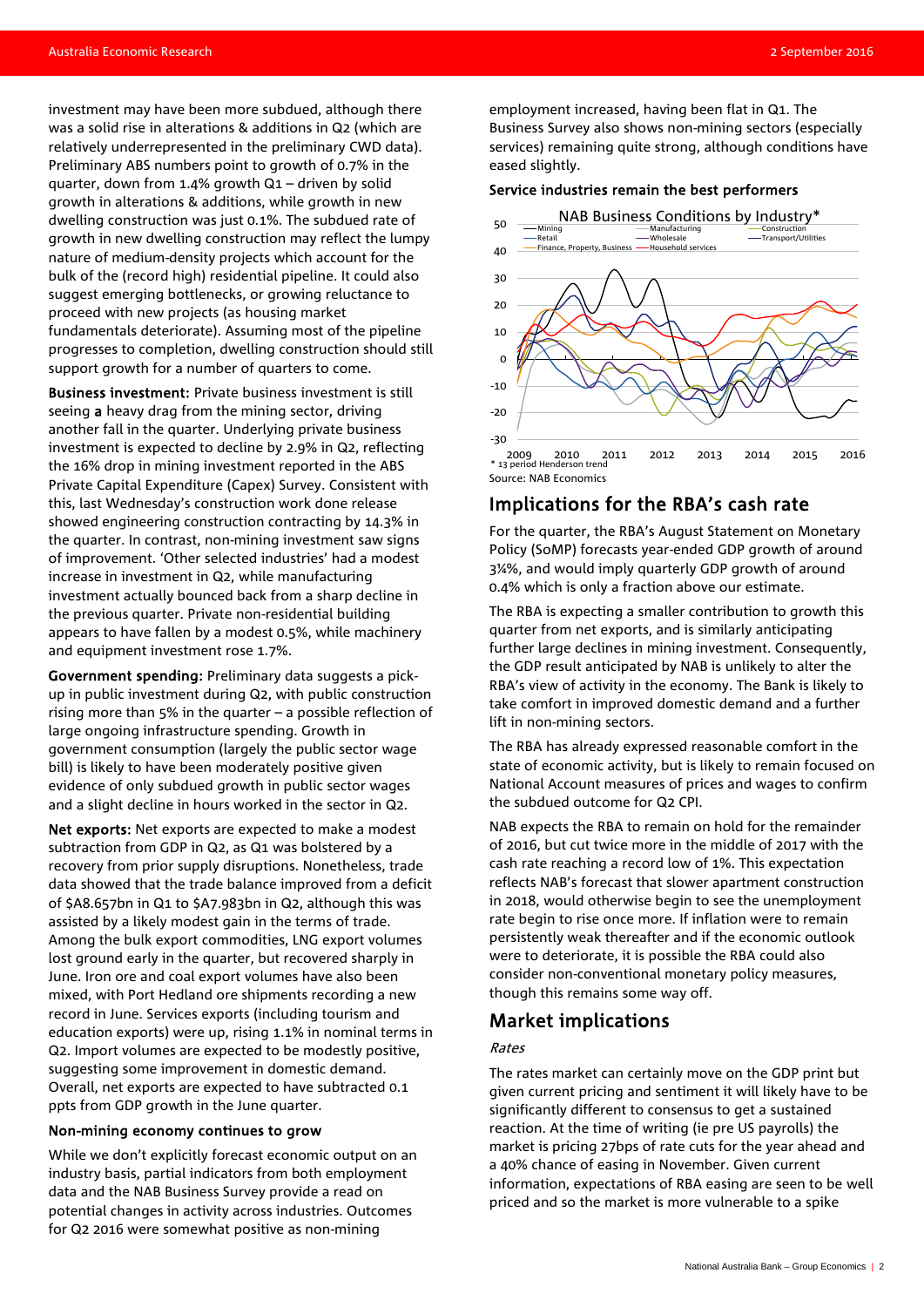higher in yields on a stronger than expected print than a move lower on a weaker print.

### **Currency**

The RBA will have handed down its latest Cash Rate decision the day before, so with FX markets now increasingly fixated on the FOMC's September meeting, potential for a big move in the AUD on a GDP surprise in either direction appears limited. That said, we'd see more upside potential on a stronger than expected result than downside on a worse than expected outcome, given the prevailing state of money market expectations with respect to RBA policy.

### For more information, please contact

Alan Oster +61 3 8634 2927 Riki Polygenis +61 3 8697 9534 James Glenn +61 2 9237 8017 Ray Attrill +61 2 9237 1848 Skye Masters +61 2 9295 1196